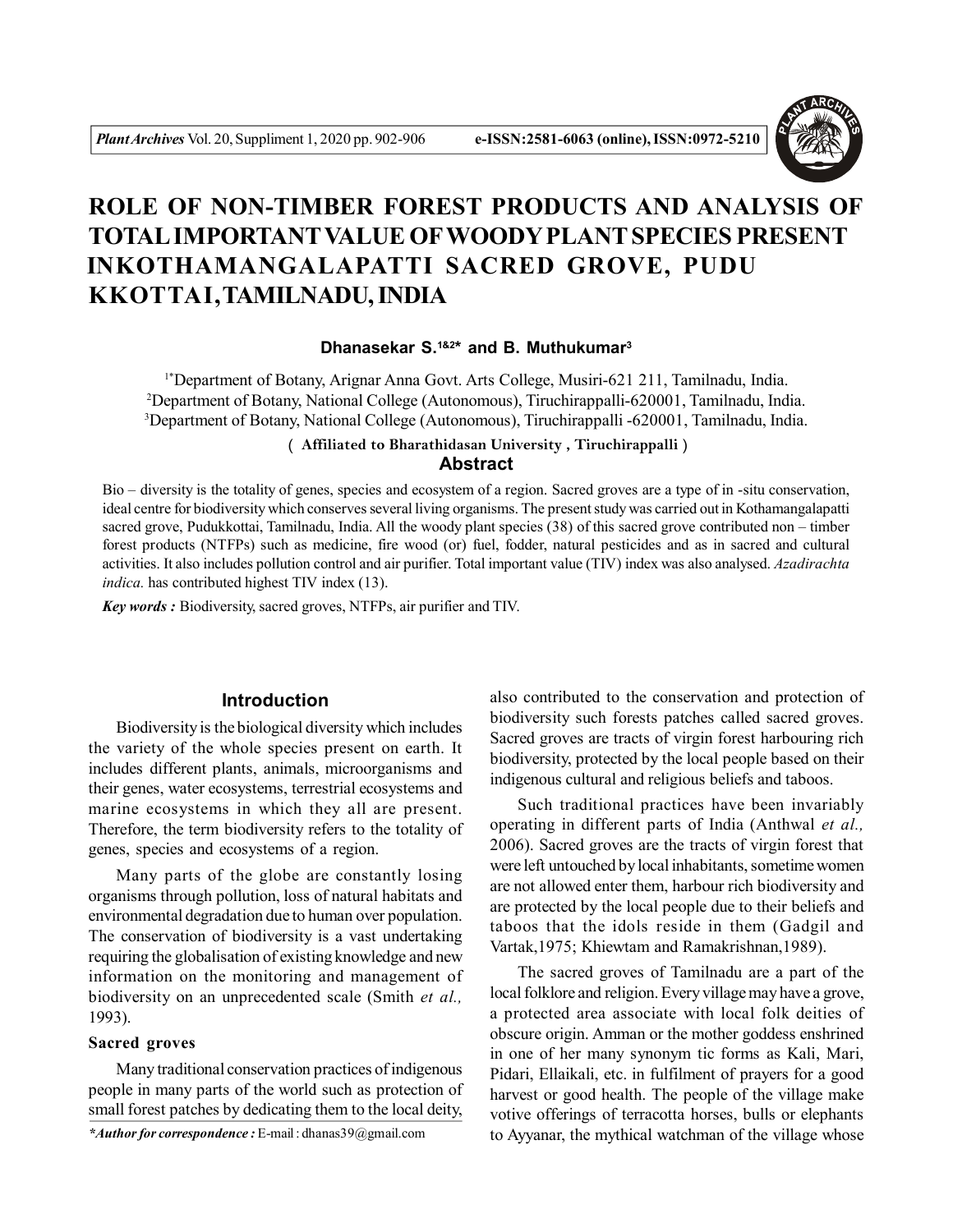statue is also consecrated in the groves.

Sacred groves are important, not only because they are sacred, but values of for reaching importance are implicit them. The scientific economical social and spiritual values in them will have to explicit. The vegetation in undisturbed groves is luxuriant and comprises several stories of trees mixed with shrubs, lianas and herbs. The soil is rich in humus and covered with thick litter (Anish Babu *et al.,* 2014). Such vegetation present in the sacred forests produces non – timber forest products (NTFPs) are which help to improve local communities lively hood sustainably. Non-Timber Forest Products (NTFP) have been considered as minor forest products in many countries and it refer to all biological materials which are collected from the natural forests for human use. Ethnobotanical researchers have so far brought on record over 500 plants significantly used by the tribal as food, dyes, tannins, drugs, narcotics, drinks, housing materials weapons, fibres and medicine (Cunningham, 2001). NFTPs play vital role among the tribal people and provide a source of income and subsistence living and are integral part of day-to-day livelihood activities of tribal people (Hedge *et al.,* 1996).

Objectives of the present study

This perspective present study aims of Kothamangalapatti sacred grove

- 1. To analyse the composition and distribution of woody species in 0.1
- 2. To enlist the NTFPs and their total important values (TIV) of plants that inhabits in this sacred grove.

### **Materials and Methods**

#### **Study Area**

The present study was done in a sacred grove ordained to Ayyanar, the presiding deity. The sacred grove is situated between Kothamangalapatti and Pasumalaipatti villages near the Trichy – Pudukkottai highway. It is located at lat  $/$  long of 78 46'53" E - 10 30'54''N.

The sacred grove is spread over 2-hectare area with the Ayyanar temple in the midst. In spite of the human activity within its precincts, the site is well protected and conserved since it is revered as sacred. The temple is taken care by the local community and a special festival is conducted every year in the month of April in the honour of the deity.

#### **Materials**

Four ropes in 12m length with single knot in 10m length at both terminals, Sickle, paper and pen, field note book and rough paper to collect unknown specimens.

#### **Methodology**

A one-hectare area was marked and again it was divided into 10,  $10 \times 10$ m randomly marked quadrats. Within each quadrat all woody species were identified and entered in the field note book. Unidentified plants were collected, dried using standard herbarium techniques and identified at RHT (Rapinat Herbarium, Trichy). The occurrence of respective species was tabulated with their habit and taxonomic family. The NTFPs of the enlisted woody species were noted by visiting field in different periods from local community for day to day income and their other needs sustainably and valued by giving maximum value 5 and tabulated to evaluate TIV.

## **Results and Discussion**

The data collected during the field sampling are tabulated and consolidated in table 1 and 2. The inventory area (0.1 hectare) in the sacred grove yielded a total of woody species 38 coming under genera 36 and families 22 (Table 1). Of these species 15 were trees, shrubs 15 and straggler, lianas and vines were 8. Considering the number of families for any one hectare in different tropical forests, it shows that its 22 families within the range of 2 to 26 (Johnston and Gillman, 1995). The family *Fabaceae* have contributed species (9) followed by *Rubiaceae* (5 species) and *Euphorbiaceae* (3 species) having similarity to the total of Thirumanikkuzhi on the coromandel coast of south India (Parthasarathy and Karthickeyan, 1997).

Non-timber forest products of woody species present in the study area

The NTFPs or non- wood forest products (NWFPs) collected from all 38 plant species by the local community for their lively hoods. All the plant species have medicinal use except *Reissantia indica (Willd.) N. Halle*. *Azadirachta indica Adr. Juss., Senna auriculata Roxb., Cissus quadrangularis* L., and *Ficus benghalensis* L. have high medicinal value. The whole plant parts of *Azadirachta indica Adr. Juss.* Used as medicine, the alkaloid Margosine is found in the stem bark, the bark is used to relive Kapha and Pittadosha (Ayurvedha) (Kritikar and Basu, 1975). *Cissus quadrangularis* L. contain calcium oxalate 267 mg per 100g of tender stem parts, the juice of the stem is used in irregular menstruation and scurvy, the stem is given internally and applied topically for fracture of bones; beaten into a paste given asthma (Chopra *et al.,* 1996). Such useful medicinal plant parts are collected by the local and nearby village folk medicating persons for their own use and daily income. The fallen dried woods were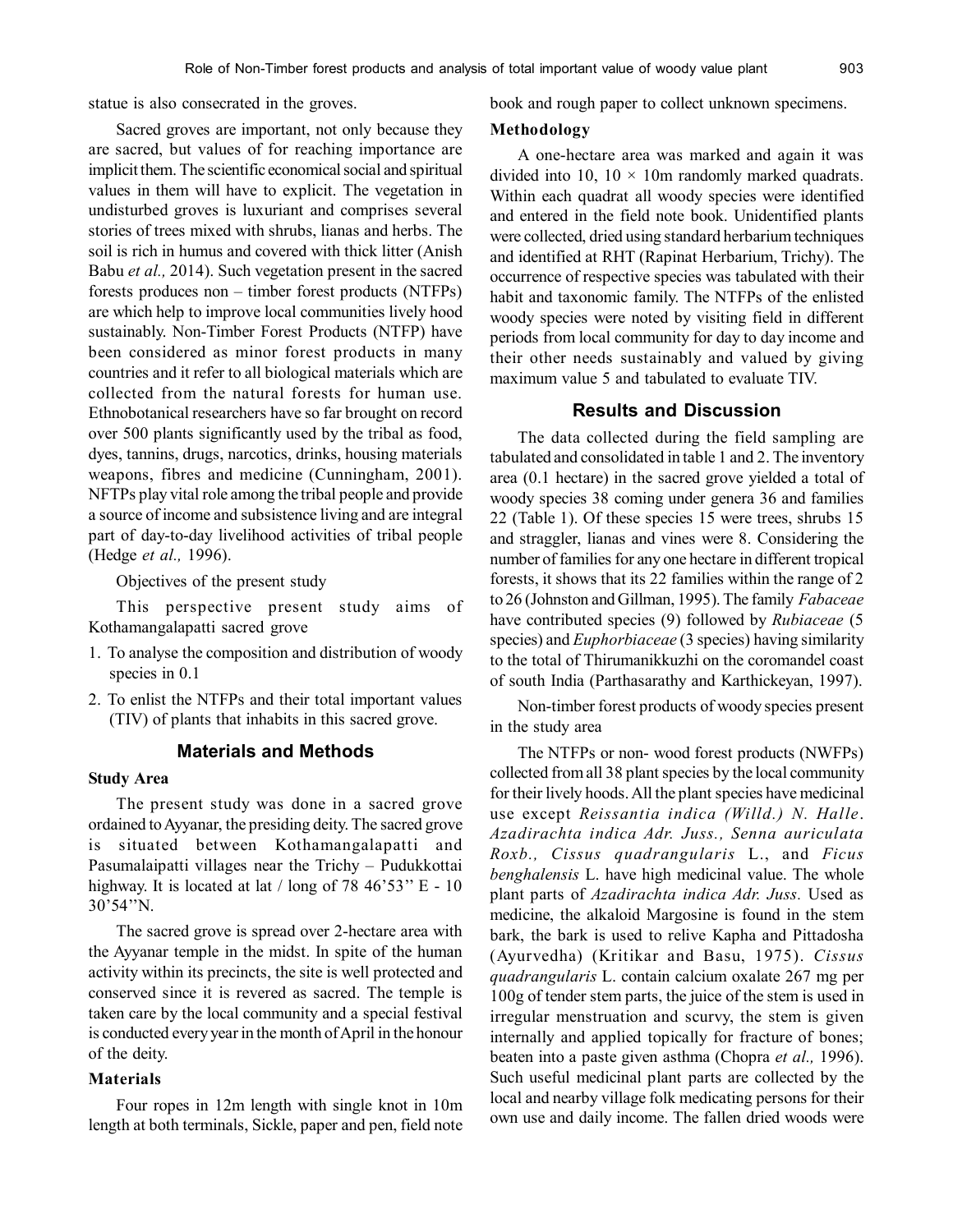| S.No.          | Name of the species                             | Habit               | Family         |  |
|----------------|-------------------------------------------------|---------------------|----------------|--|
| 1              | Acacia caesia (L.) Willd.                       | Shrub               | Fabaceae       |  |
| $\overline{2}$ | Albizia amara (Roxb.) Boivin                    | Tree                | Fabaceae       |  |
| 3              | Azadirachta indica Adr. Juss.                   | Tree                | Meliaceae      |  |
| 4              | Benkara malabarica Adanason                     | Shrub               | Rubiaceae      |  |
| 5              | Canthium parviflorum Lam.                       | Shrub               | Rubiaceae      |  |
| 6              | Capparis sepiaraia L.                           | Shrub               | Capparaceae    |  |
| 7              | Cassine glauca (Rottb.) Kuntze                  | Tree                | Celastraceae   |  |
| 8              | Chloroxylon swietenia D.C.                      | Tree                | Rutaceae       |  |
| 9              | Cissus quadrangularis L.                        | Vine                | Vitaceae       |  |
| 10             | Cissus vitigenea L.                             | Vine                | Vitaceae       |  |
| 11             | Clausena dentata (Willd.) Roxb.                 | Shrub               | Rutaceae       |  |
| 12             | Cleistanthus collinus Roxb.                     | Tree                | Euphorbiaceae  |  |
| 13             | Commiphora berryi (Arn.) Engl.                  | Shrub               | Burseraceae    |  |
| 14             | Cordia obliqua Willd.                           | Tree                | Cordiaceae     |  |
| 15             | Derris scandens (Roxb.)Benth.                   | Liana               | Fabaceae       |  |
| 16             | Dichrostachys cinerea (L.) Wight & Arn.         | Shrub               | Fabaceae       |  |
| 17             | Diospyros ebenum J. Koenig Retz.                | Tree                | Ebenaceae      |  |
| 18             | Euphorbia antiquorum L.                         | Shrub               | Euphorbiaceae  |  |
| 19             | Ficus benghalensis L.                           | Tree                | Moraceae       |  |
| 20             | Flacourtia indica (Burm. f) Merr.               | Shrub               | Flacourtiaceae |  |
| 21             | Gmelina asiatica L.                             | Shrub               | Verbenaceae    |  |
| 22             | Holoptelea integrifolia (Roxb.) Planchon        | Tree                | Ulmaceae       |  |
| 23             | Jasminum angustifolium Vahl.                    | Liana               | Oleaceae       |  |
| 24             | Jatropha gossypifolia L.                        | Shrub               | Euphorbiaceae  |  |
| 25             | Lannea corromandelica (Houtt) Merr.             | Tree                | Anacardiaceae  |  |
| 26             | Pavetta indica L.                               | Shrub               | Rubiaceae      |  |
| 27             | Premna serratifolia L.                          | Shrub               | Verbenaceae    |  |
| 28             | Prosopis juliflora (Sw.) DC.                    | Tree                | Fabaceae       |  |
| 29             | Pteralobium haxapetalum (Roth.) Santapau & Wagh | Straggler           | Fabaceae       |  |
| 30             | Randia dumetorum (Retz.) Poinet.                | Shrub               | Rubiaceae      |  |
| 31             | Reissantia indica (Willd.) N. Halle             | Liana/Woody climber | Celastraceae   |  |
| 32             | Senna auriculata Roxb.                          | Shrub               | Fabaceae       |  |
| 33             | Strychnos nuxvomica L.                          | Tree                | Loganiaceae    |  |
| 34             | Tarena asiatica L.                              | Shrub               | Rubiaceae      |  |
| 35             | Vachellia horrida (L.) Kyal. & Boatwr.          | Tree                | Fabaceae       |  |
| 36             | Vachellia leucoploea (Roxb.) Willd.             | Tree                | Fabaceae       |  |
| 37             | Wrightia tinctoria (Roxb.) R.Br.                | Tree                | Apocynaceae    |  |
| 38             | Ziziphus oenoplia (L.) Miller                   | Straggler           | Rhamnaceae     |  |

**Table 1:** Woody Plants list present in the Kothamangalapatti Sacred grove showing their Habit and Family.

collected to use as fire wood (FW).

*Acacia caesia* (L.) *Willd.*, *Albizia amara (Roxb.) Boivin, Prosopis juliflora (Sw.) DC., Pteralobium haxapetalum (Roth.) Santapau & Wagh, Vachellia horrida* (L.) *Kyal. & Boatwr., Vachellia leucoploea (Roxb.) Willd.* And *Ziziphus oenoplia* (L.) *Miller* plant parts such as leaves and pods are collected and used as fodder for cattle and goats. Some plants raw extracts may contain organic chemical compounds that control disease causing microbes, pests, insects etc., such as *Acacia caesia* (L.) *Willd., Azadirachta indica Adr. Juss., Chloroxylon swietenia D.C.* and *Euphorbia antiquorum* L., *Prosopis juliflora (Sw.) DC.* Fruits of *Pteralobium haxapetalum (Roth.) Santapau & Wagh* used as vegetable by olden people.

*Azadirachta indica Adr. Juss., Wrightia tinctoria*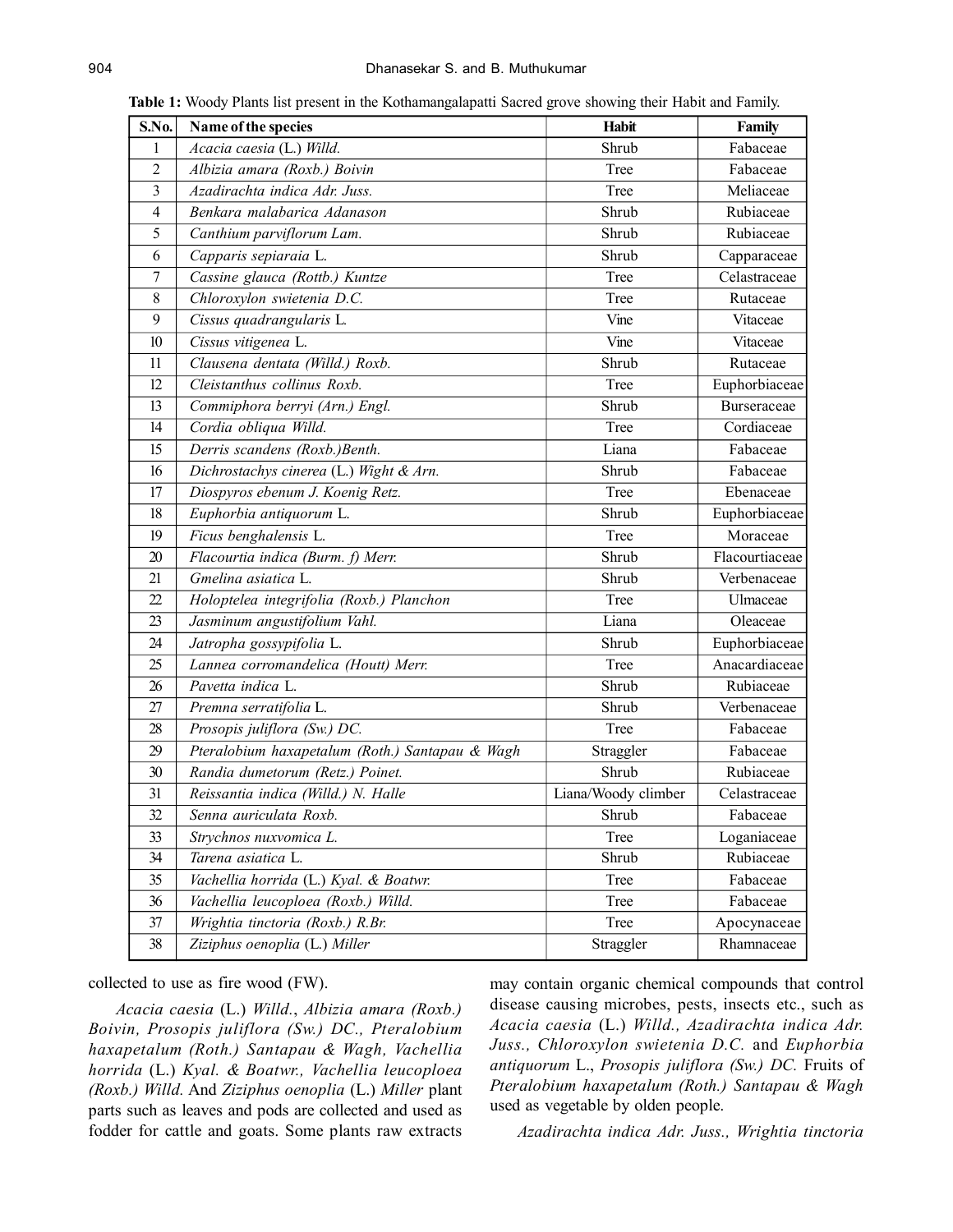| S.No.          | Name of the species                             | <b>MED</b>     | <b>FW</b>      | <b>FOD</b>                   | NP             | <b>CULT</b>                  | <b>Total</b>            |
|----------------|-------------------------------------------------|----------------|----------------|------------------------------|----------------|------------------------------|-------------------------|
| $\mathbf{1}$   | Acacia caesia (L.) Willd.                       | 2              | 1              | $\overline{c}$               | 1              |                              | 6                       |
| 2              | Albizia amara (Roxb.) Boivin                    | 2              | 2              | 2                            |                | 1                            | 7                       |
| $\mathfrak{Z}$ | Azadirachta indica Adr. Juss.                   | 5              | $\overline{c}$ | 1                            | 3              | 2                            | 13                      |
| 4              | Benkara malabarica Adanason                     | $\mathbf{1}$   | $\overline{c}$ | $\frac{1}{2}$                | $\blacksquare$ |                              | 3                       |
| 5              | Canthium parviflorum Lam.                       | $\overline{2}$ | 1              | 2                            | $\sim$         |                              | 5                       |
| 6              | Capparis sepiaraia L.                           | $\overline{2}$ | $\mathbf{1}$   | $\qquad \qquad \blacksquare$ | $\blacksquare$ |                              | $\overline{\mathbf{3}}$ |
| 7              | Cassine glauca (Rottb.) Kuntze                  | $\overline{2}$ | 1              | Ξ,                           |                |                              | 3                       |
| 8              | Chloroxylon swietenia D.C.                      | $\overline{2}$ | 3              | $\blacksquare$               | 2              |                              | $\boldsymbol{7}$        |
| 9              | Cissus quadrangularis L.                        | $\overline{3}$ | $\mathbf{1}$   | $\blacksquare$               | $\mathbf{1}$   |                              | 5                       |
| 10             | Cissus vitigenea L.                             | $\overline{2}$ | $\mathbf{1}$   | $\frac{1}{2}$                | $\blacksquare$ | $\blacksquare$               | $\overline{\mathbf{3}}$ |
| 11             | Clausena dentata (Willd.) Roxb.                 | $\mathbf{1}$   | $\mathbf{1}$   | $\qquad \qquad \blacksquare$ | $\blacksquare$ |                              | $\overline{2}$          |
| 12             | Cleistanthus collinus Roxb.                     | $\mathbf{1}$   | $\mathbf{1}$   |                              | $\blacksquare$ |                              | $\overline{2}$          |
| 13             | Commiphora berryi (Arn.) Engl.                  | ä,             | $\mathbf{1}$   | $\qquad \qquad \blacksquare$ | $\blacksquare$ |                              | 1                       |
| 14             | Cordia obliqua Willd.                           | $\overline{2}$ | $\mathbf{1}$   | $\equiv$                     | 1              |                              | 4                       |
| 15             | Derris scandens (Roxb.) Benth.                  | $\mathbf{1}$   | $\overline{c}$ | $\overline{a}$               | $\mathbf{1}$   |                              | 4                       |
| 16             | Dichrostachys cinerea (L.) Wight & Arn.         | $\mathbf{1}$   | $\mathbf{1}$   | $\overline{\phantom{0}}$     | $\blacksquare$ |                              | $\overline{2}$          |
| 17             | Diospyros ebenum J. Koenig Retz.                | $\overline{2}$ | $\mathbf{1}$   | $\blacksquare$               | $\blacksquare$ |                              | 3                       |
| 18             | Euphorbia antiquorum L.                         | $\mathbf{1}$   | $\overline{a}$ |                              | 2              |                              | $\overline{\mathbf{3}}$ |
| 19             | Ficus benghalensis L.                           | 3              | $\overline{2}$ | 1                            | $\blacksquare$ | 1                            | $\overline{7}$          |
| 20             | Flacourtia indica (Burm. f)Merr.                | $\mathbf{1}$   | $\blacksquare$ | $\blacksquare$               | $\blacksquare$ |                              | 1                       |
| 21             | Gmelina asiatica L.                             | $\mathbf{1}$   | $\mathbf{1}$   | $\frac{1}{2}$                | $\blacksquare$ |                              | $\overline{2}$          |
| 22             | Holoptelea integrifolia (Roxb.) Planchon        | $\mathbf{1}$   |                | $\blacksquare$               | $\blacksquare$ |                              | $\mathbf{1}$            |
| 23             | Jasminum angustifolium Vahl.                    | 1              | $\mathbf{1}$   | $\blacksquare$               | $\blacksquare$ | 1                            | 3                       |
| 24             | Jatropha gossypifolia L.                        | $\mathbf{1}$   | $\mathbf{1}$   | $\frac{1}{2}$                | 1              | $\frac{1}{2}$                | $\overline{3}$          |
| 25             | Lannea corromandelica (Houtt) Merr.             | $\mathbf{1}$   | $\mathbf{1}$   |                              |                |                              | $\overline{2}$          |
| 26             | Paveta indica L.                                | 1              | ä,             | $\blacksquare$               | $\blacksquare$ |                              | 1                       |
| 27             | Premna serratifolia L.                          | $\mathbf{1}$   | L.             | $\blacksquare$               | $\sim$         |                              | $\mathbf{1}$            |
| 28             | Prosopis juliflora (Sw.) DC.                    | $\overline{2}$ | $\overline{c}$ | $\mathbf{1}$                 | 2              |                              | $\overline{7}$          |
| 29             | Pteralobium haxapetalum (Roth.) Santapau & Wagh | $\mathbf{1}$   | $\mathbf{1}$   | $\overline{c}$               | $\blacksquare$ | $\blacksquare$               | 4                       |
| 30             | Randia dumetorum (Retz.) Poinet.                | 1              | $\mathbf{1}$   | $\blacksquare$               |                |                              | 2                       |
| 31             | Reissantia indica (Willd.) N.Halle              | L,             | $\mathbf 1$    | $\overline{\phantom{0}}$     | $\blacksquare$ |                              | $\overline{c}$          |
| 32             | Senna auriculata Roxb.                          | 4              | $\,1$          | $\mathbf{1}$                 | $\blacksquare$ | $\qquad \qquad \blacksquare$ | 6                       |
| 33             | Strychnos nuxvomica L.                          | $\overline{2}$ | $\overline{2}$ | $\blacksquare$               | $\blacksquare$ | $\overline{\phantom{a}}$     | $\overline{4}$          |
| 34             | Tarena asiatica L.                              | $\mathbf{1}$   | $\mathbf{1}$   |                              |                |                              | $\overline{2}$          |
| 35             | Vachellia horrida (L.) Kyal. & Boatwr.          | $\mathbf{1}$   | $\overline{c}$ | $\overline{2}$               |                |                              | 5                       |
| 36             | Vachellia leucoploea (Roxb.) Willd.             | $\overline{2}$ | 2              | $\overline{2}$               | 1              |                              | 7                       |
| 37             | Wrightia tinctoria (Roxb.) R.Br.                | $\overline{2}$ | 1              | $\blacksquare$               | $\overline{2}$ | $\overline{2}$               | $\tau$                  |
| 38             | Ziziphus oenoplia (L.) Miller                   | $\mathbf{1}$   | $\mathbf{1}$   | $\overline{2}$               | $\mathbf{1}$   |                              | 5                       |

**Table 2:** Non-Timber Forest Products obtained from woody plants and their total important value of present study area.

Note: MED: Medicine, FW: Fire Wood, FOD: Fodder, NP: Natural Pesticide, CULT: Cultural

*(Roxb.) R.Br.*, *Ficus benghalensis* L. and *Jasminum angustifolium Vahl.,* are used during village functions to decorate and also people believes that they may prevent them from some disease transfer and body odour. Those plant species used in cultural activities during temple functions as sacred of deities. Such plant twigs are collected by the local community during their pooja

celebrations and some people collect them in some extent to earn money.

Plants or small and large forest vegetations are natural air purifiers, top soil managers, soil fertile and erosion protectors and ground water level and weather stabilizers.

## **Total important value analysis (TIV)**

Total important value index has been calculated by